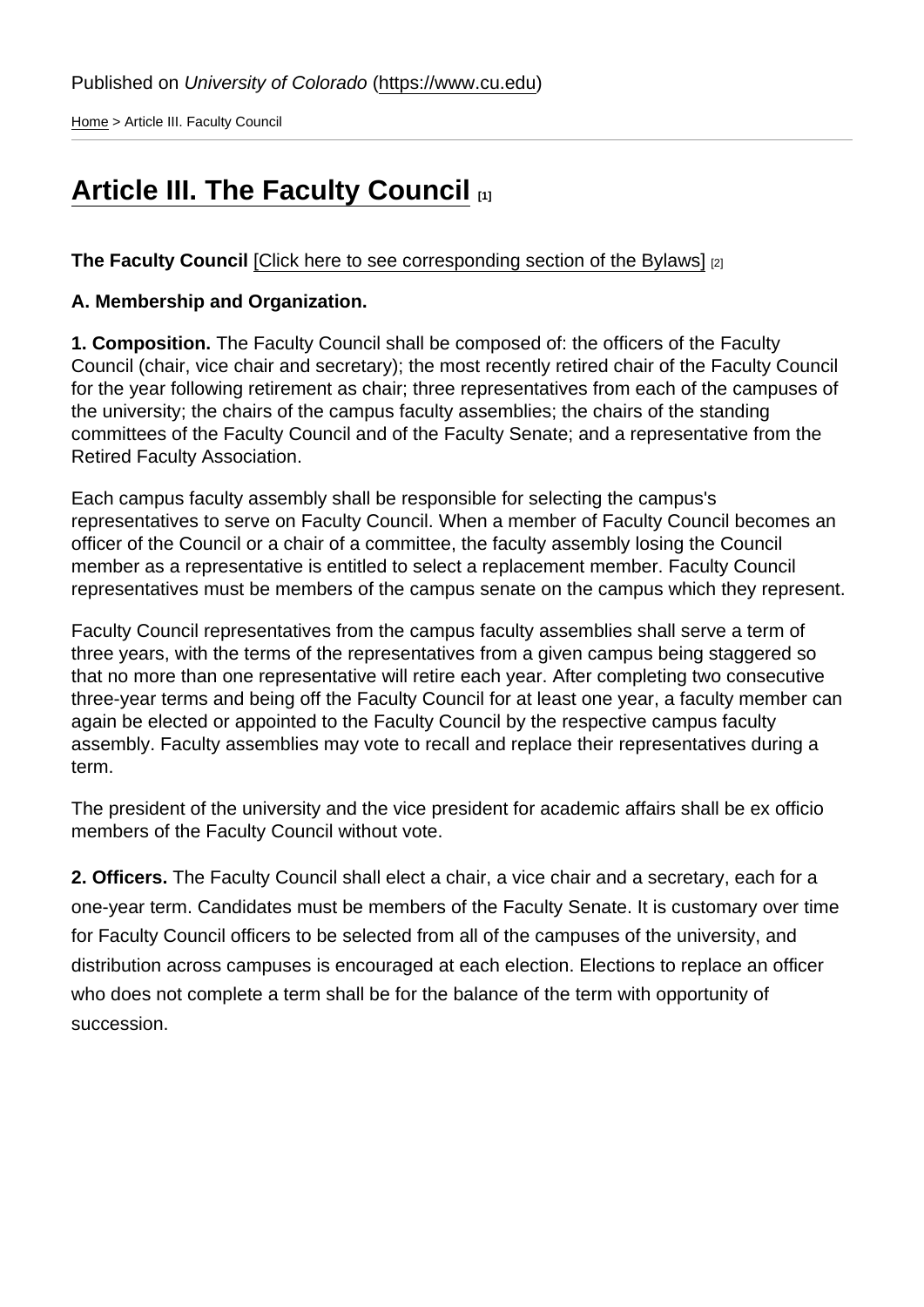**Recall of Faculty Council Officers and Committee Officers.** Officers of the Faculty Council may be recalled by a two-thirds majority vote of the members of the Council eligible to vote. Officers of any standing committee of the Faculty Council may be recalled by a two-thirds majority vote of the members of the committee eligible to vote. In the event of recall, a new election shall be held as soon as possible by the Faculty Council or by the committee in question to replace the recalled officer. Further procedures are specified in the Bylaws.

## **3. Executive Committee.**

 **a. Membership.** The Executive Committee of the Faculty Council shall consist of:

- the three officers of the Council
- the most recently retired chair of the Council for the year following retirement from chair
- the chairs of the campus assemblies

**b. Meetings.** The Executive Committee shall meet at least once between monthly meetings of the Faculty Council. It shall meet during the summer and shall have the authority to speak for the Faculty Council at any time on emergency matters that must be dealt with before the Faculty Council can be convened.

**c. Functions.** The primary function of the Executive Committee shall be to ensure that all four campuses are appropriately represented in the activities of the Faculty Council and that faculty governance plays a significant role in the decision-making processes of the university at the system level.

### **B. Meetings, Quorum and Attendance.**

**1. Meetings and Quorum.** The Faculty Council shall meet at least eight times during the academic year and on the call of the chair. A quorum for both the Council and the Executive Committee shall consist of a majority of the eligible members. Proxy voting shall not be permitted. Meeting procedures are specified in the Bylaws.

**2. Notice of Motion.** On all substantive matters of new business, written notice of motion shall be given. Motion procedures are specified in the Bylaws.

**3. Committee Reports.** The Faculty Senate committee and all Faculty Council committees shall report to the Faculty Council on a regular basis. Report procedures are specified in the Bylaws.

**4. Attendance.** Members of the Faculty Council may become ineligible to serve due to unexcused absences from meetings. Ineligibility procedures are specified in the Bylaws.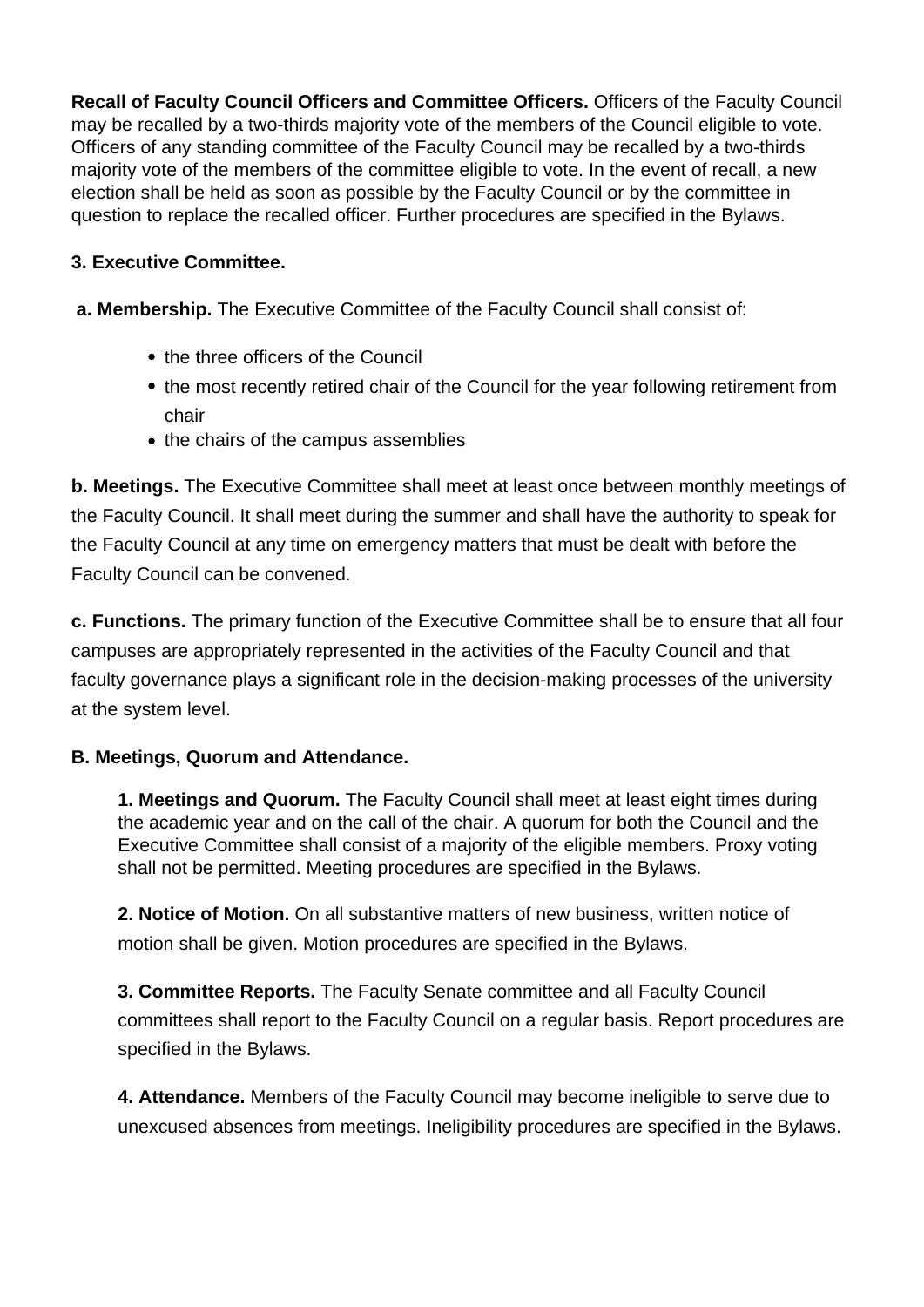**C. Elections.** Elections of the Faculty Council members and of Faculty Council officers shall be held annually. Election procedures are specified in the Bylaws.

**D. Functions.** The Faculty Council, as the executive body of the Faculty Senate, shall initiate advice and recommendations to the president or other appropriate administrative officials for submission to the Board of Regents on matters within the jurisdiction of the Council which are related to educational policy, internal operations and external operation of the university. Each such recommendation shall indicate its legislative history, that is, where it originated, whether it was approved by the Faculty Council, the Faculty Senate, one or more campus faculty assemblies, one or more committees, or the faculty of one or more colleges and schools, and shall record the final votes taken on the recommendation by any of these bodies.

**E. Jurisdiction.** The Faculty Council shall have jurisdiction over faculty governance matters affecting more than one campus of the university.

**F. Joint Responsibility with System Administration.** The Faculty Council shall take the initiative for establishing, by mutual agreement with the university president, procedures governing the form and nature of consultation that is to occur between them, the nature of the issues on which consultation is to be required, and matters as to which notice of impending action shall be given. The agreement shall provide for a basic budget to cover staff support, office expenses, travel and appropriate operation of faculty governance, so that only appropriate variations need be negotiated from year to year. Both the Faculty Council and its committees and the officers of the university administration shall communicate with each other through appropriate channels.

### **G. Faculty Council Committees.**

The following are the standing committees of the Faculty Council. The primary purview of each standing committee is listed herein; specific matters of consideration are enumerated in the Bylaws. Standing committees may also give attention to other matters not specifically enumerated but clearly within their purviews.

- Budget Committee. The Budget Committee considers matters concerning the allocation of university resources.
- The Women's Committee. The Women's Committee considers concerns of women faculty.
- Educational Policy and University Standards Committee. The Educational Policy and University Standards (EPUS) Committee considers and recommends policies on education and academic and procedural standards.
- Ethnic Minority Affairs Committee. The Ethnic Minority Affairs Committee (EMAC ) considers concerns of ethnic minority faculty.
- Gay, Lesbian, Bisexual and Transgender Issues. The Gay, Lesbian, Bisexual and Transgender Issues (GLBTI) Committee considers concerns of gay, lesbian, bisexual and transgender faculty.
- Communications Committee. The Communications Committee considers communication of information regarding the University of Colorado within the University and to the broader communities impacted by the University.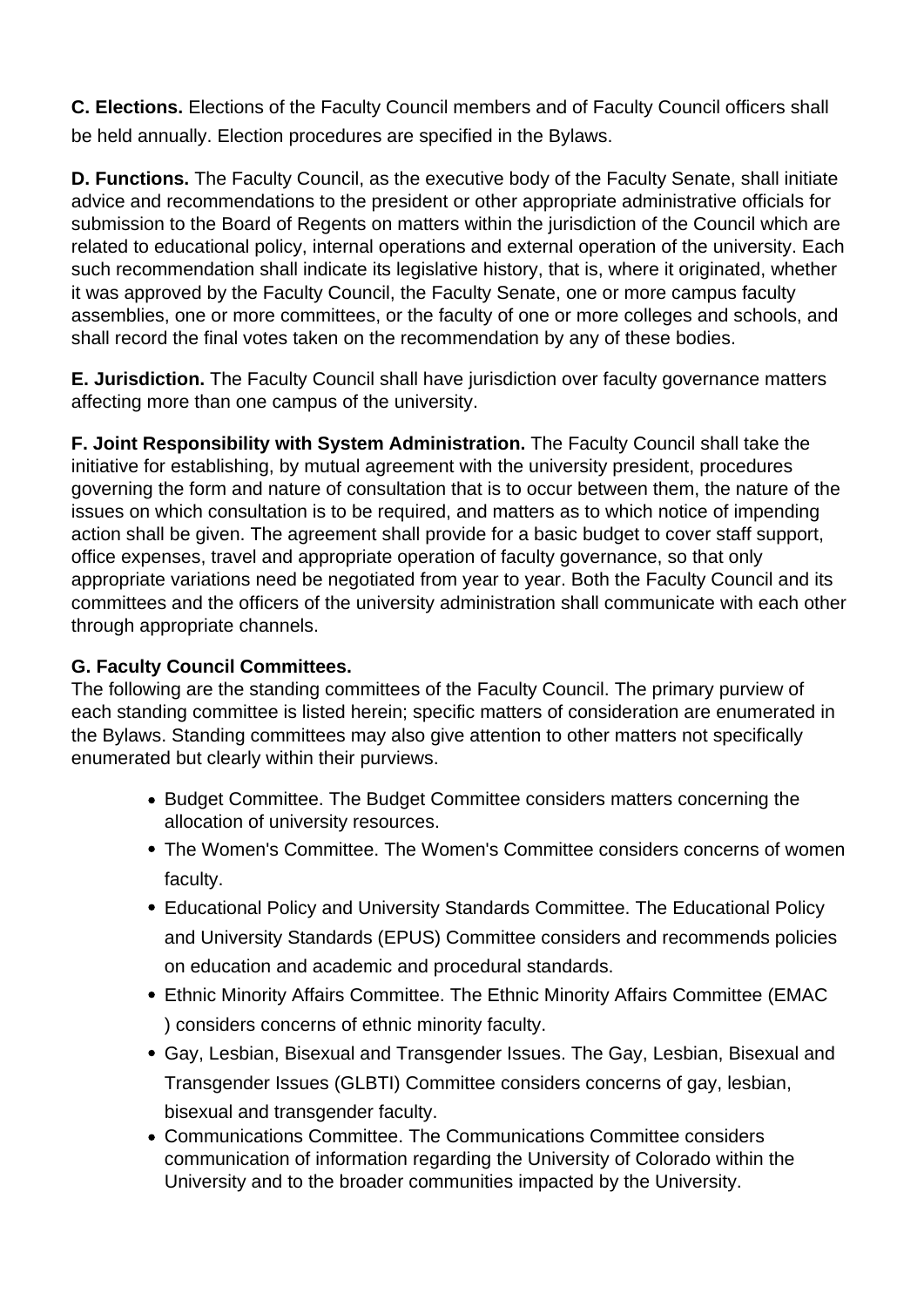Personnel and Benefits Committee. The Personnel Committee considers policies in the general area of university faculty personnel and benefits.

The Faculty Council may establish other committees as necessary. Standing committees can be created or dissolved only with a constitutional amendment.

**1. Membership and Organization.** The membership and organization of each committee is described in the Bylaws. The chair of each committee becomes a member of the Faculty Council upon election as chair. Terms of committee members shall be three years, with renewal possible for an additional three-year term. At least one year without membership must follow each pair of three-year terms. Terms of the representatives from a given campus shall be staggered. The chair of the Faculty Council shall be an ex officio member of all Faculty Council committees. The structure of special committees and other bodies established by Faculty Council may vary.

**Officers.** Each standing committee shall elect a chair, vice chair and secretary. The secretary shall be responsible for recording and preserving appropriate minutes of discussions and actions taken by the committee and for transmitting these to the person next succeeding in that office and to the Faculty Council Office.

**2. Meetings and Quorum.** A quorum for a committee meeting shall consist of the majority of the voting members. Proxy voting shall not be permitted.

**3. Functions.** Committees shall act as official faculty advisory panels to the Faculty Council with regard to matters within their purviews at the system level as listed above. They shall make continuous evaluations of university policies, procedures and standards within these purviews and shall make recommendations to the Faculty Council for appropriate measures for changes and improvements systemwide. Recommendations of the committees must be approved by Faculty Council before being transmitted to system administration and the Board of Regents.

**4. Reporting and Coordination.** Standing committees are responsible to and shall report to the Faculty Council. Oral or written reports shall be made by the committee chair to the Faculty Council or to its Executive Committee, as requested by the chair of the Faculty Council. An annual written report of the activities of the committee, suitable for publication, shall be made at the end of the senate year. Members of standing committees elected or appointed from each campus shall be responsible for reporting to their faculty assemblies and to the cognate committees on the campus level to ensure that all groups concerned with particular matters are kept informed of the activities of other groups working on the same or related matters.

**5. Relationships with Administrative Officers.** The standing committees of the Faculty Council shall be responsible for developing and maintaining close working relationships with the officers of the university system administration whose duties are related to the concerns of the committee in question. Such officers may be invited by the committee to meet with it, as ex officio members without vote, to ensure open communication. Faculty Council committee